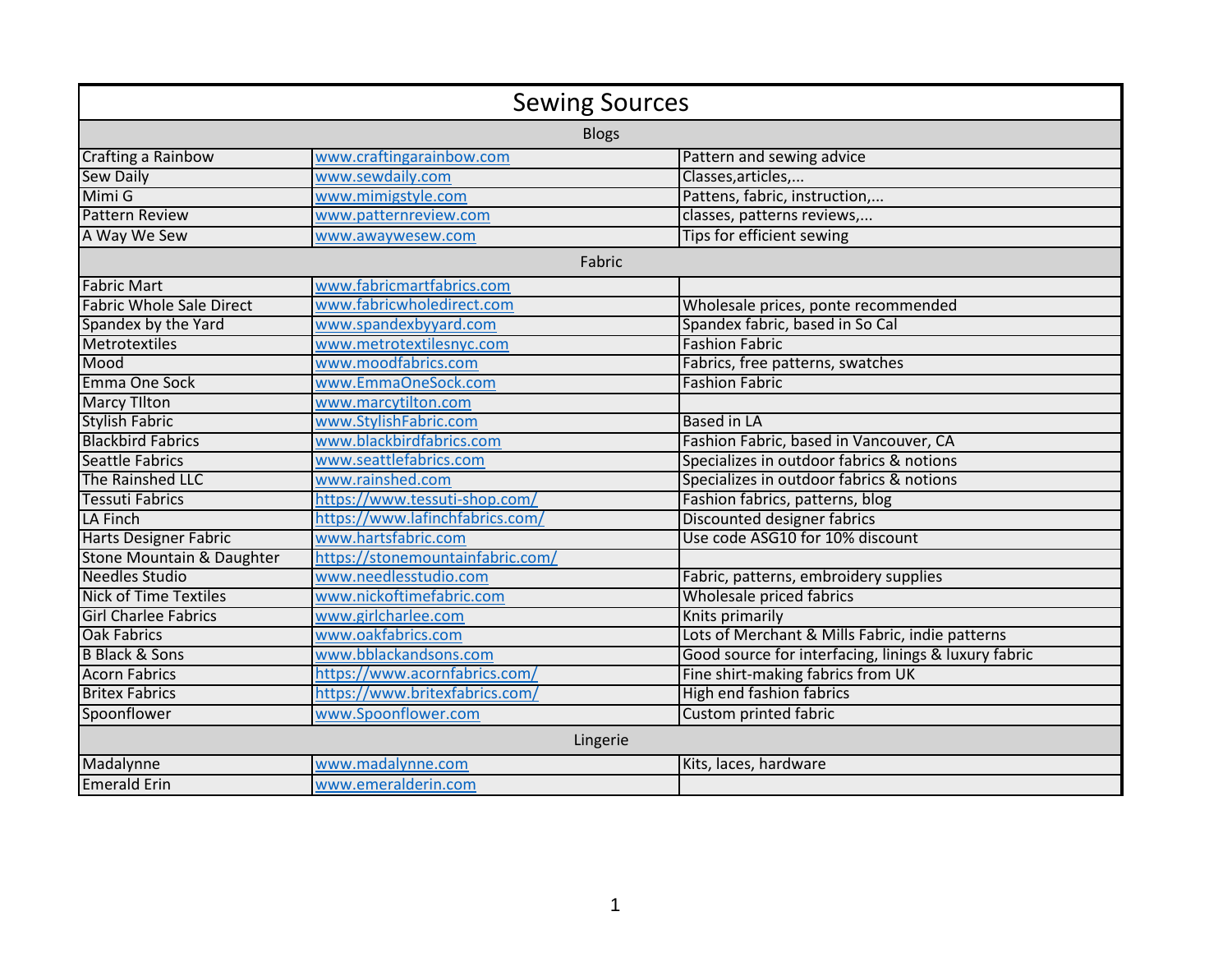| <b>Sewing Sources</b>        |                                          |                                                         |  |  |
|------------------------------|------------------------------------------|---------------------------------------------------------|--|--|
| <b>Machines</b>              |                                          |                                                         |  |  |
| <b>Sewing Machines Plus</b>  | www.sewingmcahinesplus.com               |                                                         |  |  |
| NorCal Sewing & Vacuum,      |                                          |                                                         |  |  |
| Sunnyvale, CA                | www.norcalsewvac.com                     | Recommend Dave for Machine Repairs                      |  |  |
| <b>Meissners</b>             | www.meissnersewing.com                   | Offers 10% discount to ASG members                      |  |  |
| Patterns                     |                                          |                                                         |  |  |
| Lois HInse                   | https://www.casualelegancefabric.com/    | Classic patterns, fabric and workshops                  |  |  |
| Madeit                       | https://www.madeit-patterns.com/         | Many children's patterns                                |  |  |
| Sofiona Designs              | https://mamidesofiona.com/               | Patterns for girls sizes 2-16                           |  |  |
| <b>Palmer Pletsch</b>        | www.palmerpletsch.com                    | patterns, interfacing, notions & more                   |  |  |
| <b>Stylearc Patterns</b>     | https://www.stylearc.com/                | Wide variety of well drafted patterns                   |  |  |
| Deer and Doe                 | www.deer-and-doe.fr                      |                                                         |  |  |
| Dog under my Desk            | www.dogundermydesk.com                   | totes, purses, etc.                                     |  |  |
| <b>Tully and the Buttons</b> | www.Tillyandthebuttons.com               |                                                         |  |  |
| Liesl & Co.                  | www.oliverands.com                       | Patterns for the whole family                           |  |  |
| <b>Peggy Sagers</b>          | www.fittostitch.com                      | Silhouette patterns                                     |  |  |
| So Sew Easy                  | www.so-sew-easy.com                      |                                                         |  |  |
| Pamela's Patterns            | www.pamelaspatterns.com                  |                                                         |  |  |
| Paganoono                    | www.etsy.com/shop/Paganoonoo             | Patterns for upcycling                                  |  |  |
| Zig Zag Designs              | https://www.etsy.com/shop/ZigZagPatterns | <b>Fashion patterns</b>                                 |  |  |
| Seamwork                     | https://www.seamwork.com                 | Patterns, magazine, instruction                         |  |  |
| <b>Waffle Patterns</b>       | https://www.wafflepatterns.com/          | Well drafted patterns, lots of detail, good instruction |  |  |
| Jalie Patterns               | https://jalie.com/                       | Everyday and activewear patterns                        |  |  |
| Carol's Zoo                  | www.carolszoo.com                        | <b>Stuffed animals</b>                                  |  |  |